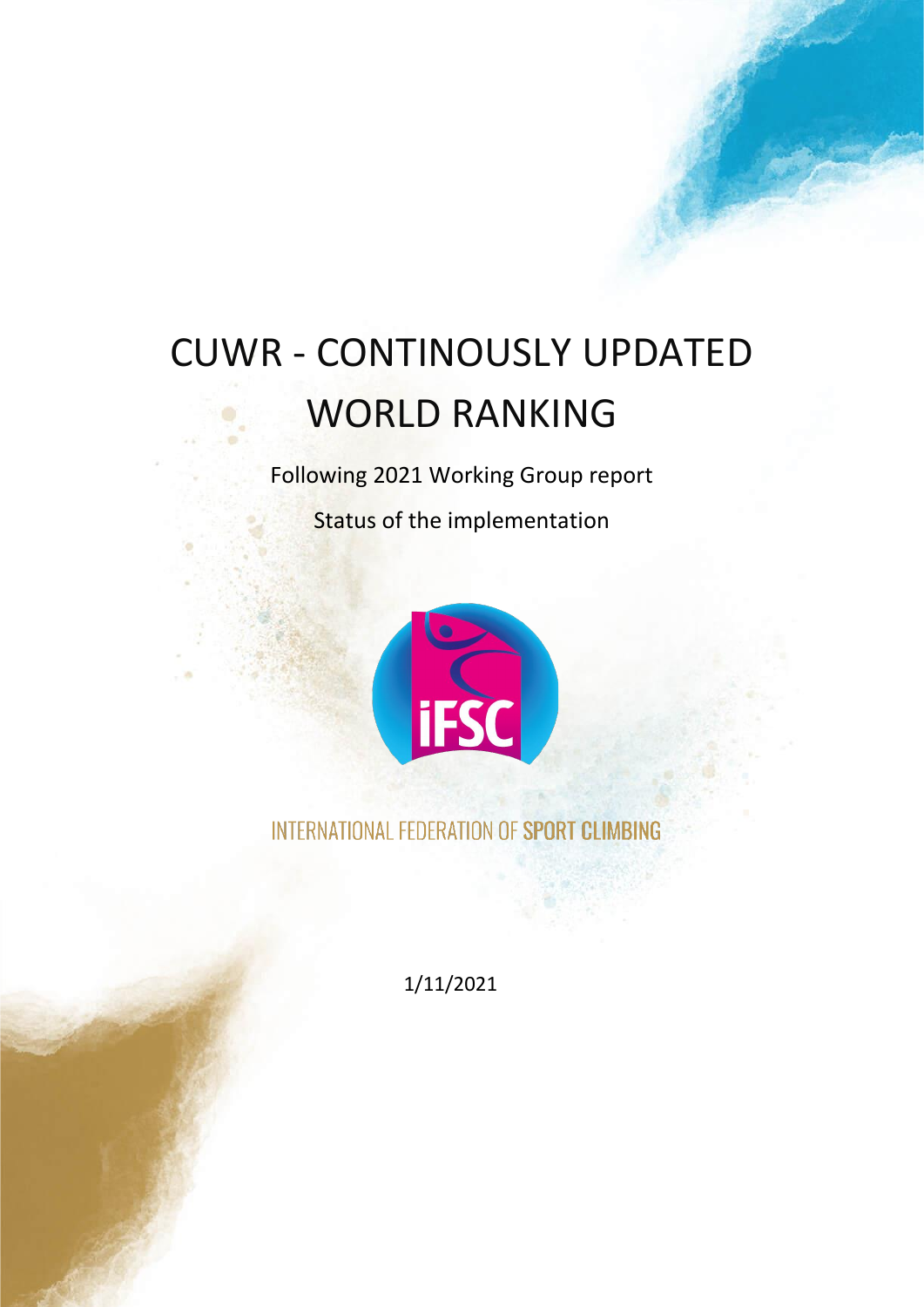

# **1. Introduction**

The following document shall be read in conjunction with IFSC rules. The practical implementation outlined in the present document is the consequence of 2020 IFSC Working Group – World Ranking outcome. All the information are available on IFSC website [here.](https://cdn.ifsc-climbing.org/images/World_Competitions/210401_WorldRanking_WorkingGroup.pdf)

# **2. Definition of World Ranking**

The World Ranking means the continuously updated ranking published by the IFSC for each Category and Discipline based on the performance of competitors in each Qualifying Event. The World Ranking (or CUWR) shall be calculated as the sum of the World Ranking Points awarded to competitors in each Qualifying Event within the preceding 12 month period

## **3. Definition of Qualifying Events**

| 2021                            | 2022                                  | From 2023 and onwards                       |
|---------------------------------|---------------------------------------|---------------------------------------------|
| <b>IFSC World Championships</b> | <b>IFSC World Cups</b>                | IFSC World Championships (odd years)        |
| <b>IFSC World Cups</b>          | <b>IFSC Continental Championships</b> | <b>IFSC World Cups</b>                      |
|                                 |                                       | IFSC Continental Championships (even years) |
|                                 |                                       | <b>IFSC Continental Cups</b>                |
|                                 |                                       | <b>IFSC International Climbing Series</b>   |

## **4. Maximum number of counting events**

The maximum number of Events counting (per athlete) on each calendar year is fixed to 6. For Continental Cups, further limits will be communicated during the oncoming months. Continental Cups limitation are needed to give equal opportunities for each Continent.

## **5. Use of the CUWR**

Please refer to IFSC rules and Working Group report. Among different purposes, the CUWR is used to *Define the pre-qualified athletes and number of National Federations quotas for the following season*

Therefore, at the end of each calendar season  $(31<sup>st</sup>$  December), the CUWR will be used as basis to calculate the number of quotas per National Federation for the following season. Please note that quota will be modified for the first time the **1 st January 2023**. Therefore, **2022 is the first season where CUWR points will be used for quota purposes.** More specifically,

- a) Pre-qualification by athletes' name for the top10 athletes of the World Ranking
- b) Host Country quota as addition of 4 athletes per gender/discipline
- c) Calculation of additional NF quota will be based on the table below

| Number of ranked athletes<br>between $11^{th}$ and $40^{th}$ place of<br>the 2022 World Ranking | Fixed minimum guaranteed<br>quota (for all NFs) | Spots gained by<br>each NF | <b>Total quota for IFSC World Cup</b>     |
|-------------------------------------------------------------------------------------------------|-------------------------------------------------|----------------------------|-------------------------------------------|
| ≥3                                                                                              |                                                 |                            | $5 + pre$ -qualified + host country quota |
|                                                                                                 |                                                 |                            | $4 + pre-qualified + host country$ quota  |
|                                                                                                 |                                                 |                            | $3 + pre$ -qualified + host country quota |
|                                                                                                 |                                                 | $\Omega$                   | 2 + pre-qualified + host country quota    |

Please note that all numbers refer to each gender and discipline.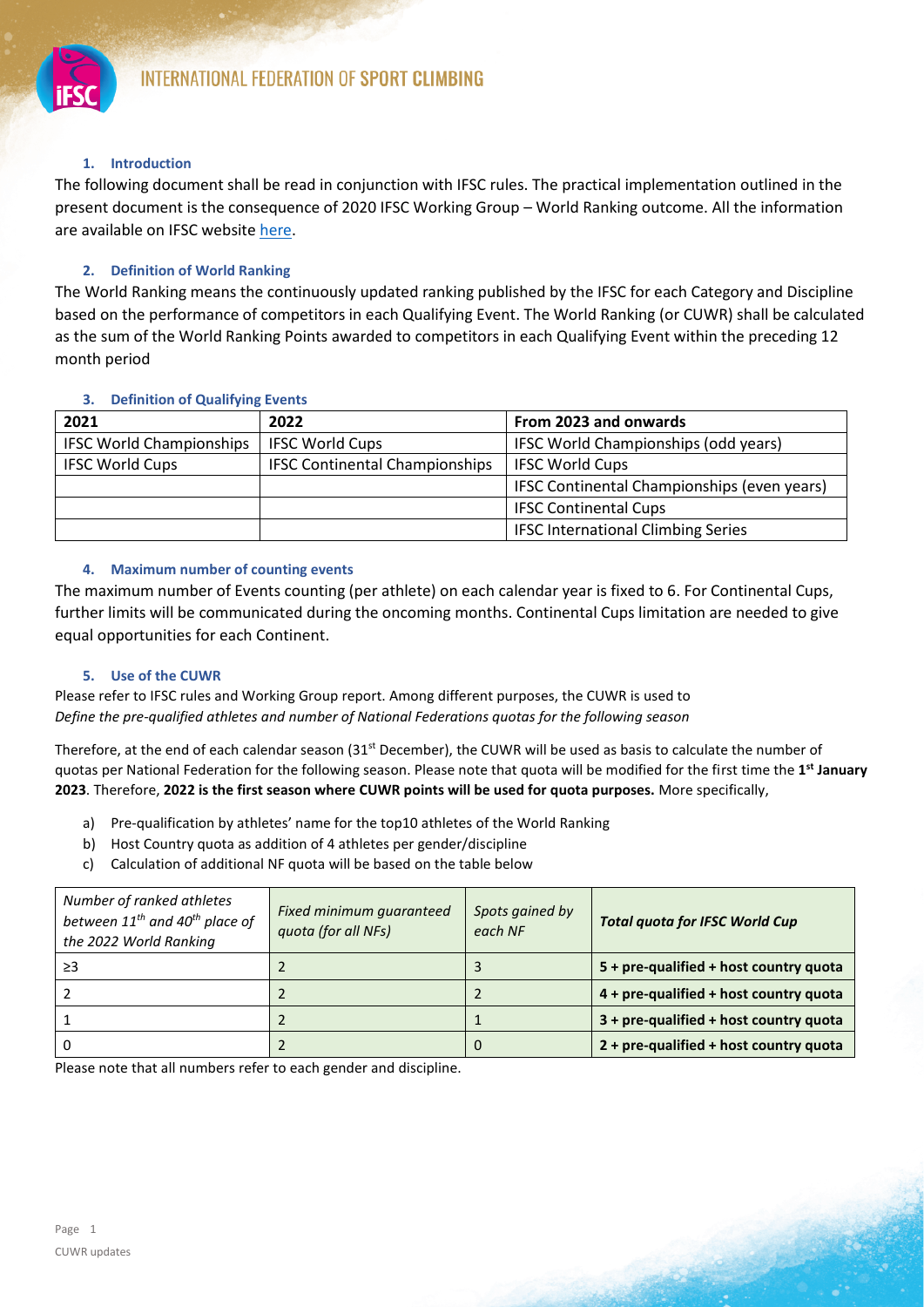

| Rank           | <b>Points</b> | Rank | <b>Points</b>   | Rank | <b>Points</b>  | Rank | <b>Points</b>           |
|----------------|---------------|------|-----------------|------|----------------|------|-------------------------|
| 1              | 1000          | 21   | 145             | 41   | 14             | 61   | 4                       |
| 2              | 805           | 22   | 130             | 42   | 13             | 62   | 4                       |
| 3              | 690           | 23   | 120             | 43   | 12             | 63   | 4                       |
| $\overline{4}$ | 610           | 24   | 105             | 44   | 11             | 64   | 3                       |
| 5              | 545           | 25   | 95              | 45   | 11             | 65   | 3                       |
| 6              | 495           | 26   | 84              | 46   | 10             | 66   | 3                       |
| $\overline{7}$ | 455           | 27   | 73              | 47   | 9              | 67   | 3                       |
| 8              | 415           | 28   | 63              | 48   | 9              | 68   | 3                       |
| 9              | 380           | 29   | 56              | 49   | 8              | 69   | $\overline{\mathbf{c}}$ |
| 10             | 350           | 30   | 48              | 50   | 8              | 70   | 2                       |
| 11             | 325           | 31   | 42              | 51   | 7              | 71   | $\overline{\mathbf{c}}$ |
| 12             | 300           | 32   | 37              | 52   | 7              | 72   | 2                       |
| 13             | 280           | 33   | 33              | 53   | $\overline{7}$ | 73   | 2                       |
| 14             | 260           | 34   | 30 <sup>°</sup> | 54   | 6              | 74   | $\overline{2}$          |
| 15             | 240           | 35   | 27              | 55   | 6              | 75   | $\mathbf 1$             |
| 16             | 220           | 36   | 24              | 56   | 6              | 76   | $\mathbf 1$             |
| 17             | 205           | 37   | 21              | 57   | 5              | 77   | 1                       |
| 18             | 185           | 38   | 19              | 58   | 5              | 78   | $\mathbf 1$             |
| 19             | 170           | 39   | 17              | 59   | 5              | 79   | 1                       |
| 20             | 155           | 40   | 15              | 60   | 4              | 80   | $\mathbf 1$             |

#### **6. Points distribution World Cups**

NOTE = Field factor will not be calculated. The points for the athletes are directly related with their ranking at the competition. Please refer to the World Ranking Working Group report for more details.

### **7. Points distribution World Championships**

| Rank           | <b>Points</b> | Rank | <b>Points</b>   | Rank | <b>Points</b> | Rank | <b>Points</b>           |
|----------------|---------------|------|-----------------|------|---------------|------|-------------------------|
| 1              | 2000          | 21   | 290             | 41   | 28            | 61   | 8                       |
| 2              | 1610          | 22   | 260             | 42   | 26            | 62   | 8                       |
| 3              | 1380          | 23   | 240             | 43   | 24            | 63   | 8                       |
| 4              | 1220          | 24   | 210             | 44   | 22            | 64   | 6                       |
| 5              | 1090          | 25   | 190             | 45   | 22            | 65   | 6                       |
| 6              | 990           | 26   | 168             | 46   | 20            | 66   | 6                       |
| $\overline{7}$ | 910           | 27   | 146             | 47   | 18            | 67   | 6                       |
| 8              | 830           | 28   | 126             | 48   | 18            | 68   | 6                       |
| 9              | 760           | 29   | 112             | 49   | 16            | 69   | 4                       |
| 10             | 700           | 30   | 96              | 50   | 16            | 70   | 4                       |
| 11             | 650           | 31   | 84              | 51   | 14            | 71   | 4                       |
| 12             | 600           | 32   | 74              | 52   | 14            | 72   | 4                       |
| 13             | 560           | 33   | 66              | 53   | 14            | 73   | 4                       |
| 14             | 520           | 34   | 60              | 54   | 12            | 74   | 4                       |
| 15             | 480           | 35   | 54              | 55   | 12            | 75   | $\overline{\mathbf{c}}$ |
| 16             | 440           | 36   | 48              | 56   | 12            | 76   | $\overline{\mathbf{c}}$ |
| 17             | 410           | 37   | 42              | 57   | 10            | 77   | $\overline{\mathbf{c}}$ |
| 18             | 370           | 38   | 38              | 58   | 10            | 78   | $\overline{\mathbf{c}}$ |
| 19             | 340           | 39   | 34              | 59   | 10            | 79   | $\overline{\mathbf{c}}$ |
| 20             | 310           | 40   | 30 <sup>°</sup> | 60   | 8             | 80   | $\mathbf 2$             |

NOTE = Field factor will not be calculated. The points for the athletes are directly related with their ranking at the competition. Please refer to the World Ranking Working Group report for more details.

# **8. Points distribution Continental Championships**

Please refer to the Working Group report. The total number of points assigned through Continental Championships will be divided in two parts: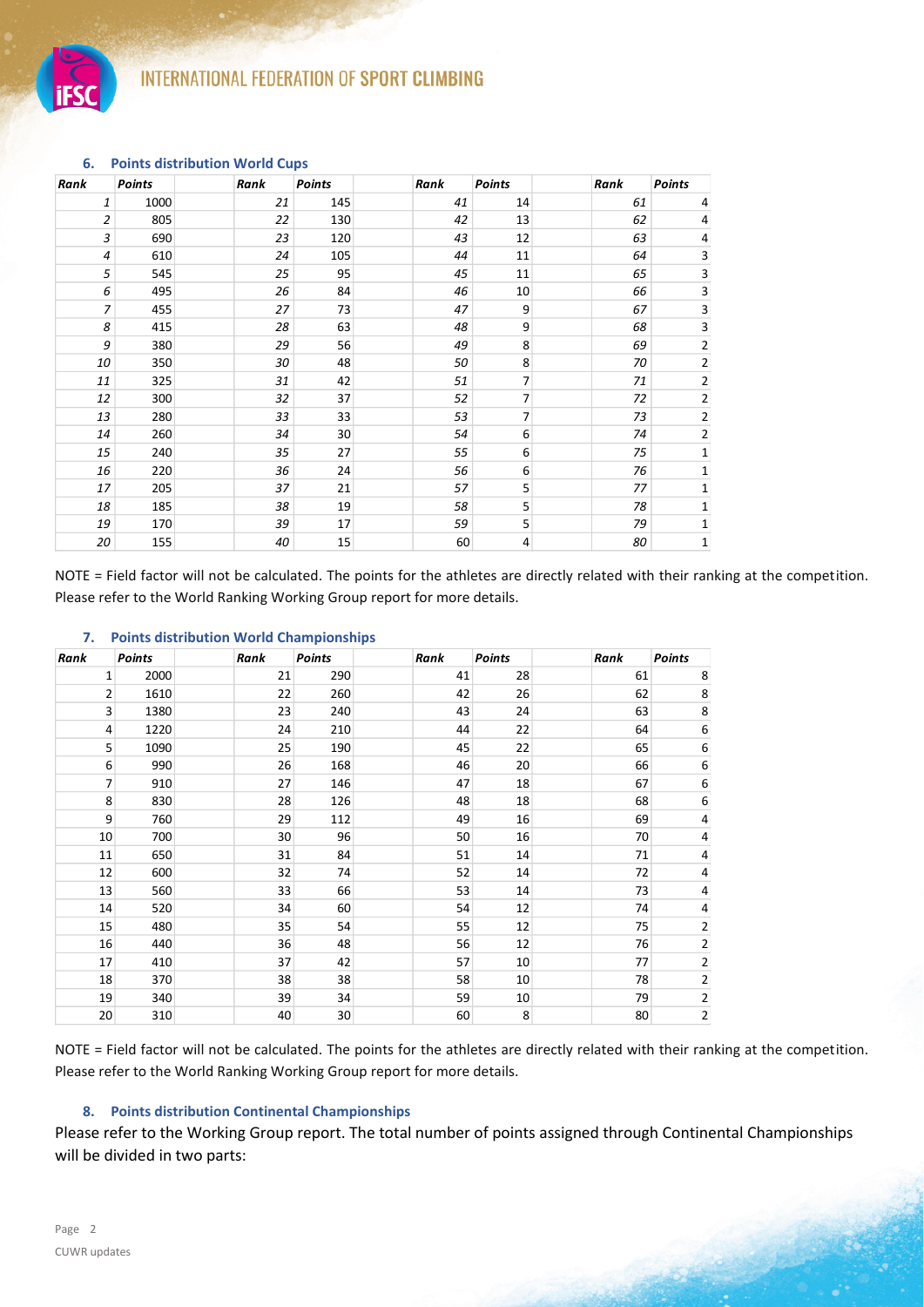

- 1. Status points, guaranteed independently to the strength of the field
- 2. Field points, percentage of points which will be based on the strength of the field.

Total Points assigned at each CCH = Status Points + Field Points

The basis of the proposal could be applied for the future inclusion of Continental Cups as well.

| Event                                | <b>Status points</b> | <b>Field points</b> | <b>Total points</b> |
|--------------------------------------|----------------------|---------------------|---------------------|
|                                      | (examples)*          |                     |                     |
| Olympic Games (single discipline)    | 2500                 |                     | 2500                |
| <b>World Championships</b>           | 2000                 |                     | 2000                |
| <b>World Cups</b>                    | 1000                 |                     | 1000                |
| <b>Continental Championships</b>     | 200                  | 0 < X < 100         | 200 < X < 300       |
| <b>International Climbing Series</b> | 150                  | 0 < X < 100         | 150 < X < 250       |
| <b>Continental Cups</b>              | 100                  | 0 < X < 100         | 100 < X < 200       |

*\* = Please note that the number represents only the score for the 1st ranked athletes.* 

# **CCH Status points:**

- The principle is to use the same point distribution for all Continental Championships. The distribution will be based on a percentage of WC/WCH distribution.
- However, the number of athletes attending the event might be very different. Therefore, the distribution would be scaled differently depending on the number of athletes attending the event.
- 50% of the athletes attending the event will receive ranking points. The maximum number of athletes receiving ranking points is fixed to 30
- However, the minimum number of athletes to consider the Continental Championships valid for CUWR purposed is fixed to 20. The minimum number could be updated and raised during the next years.

| Rank           | WC   | 20%  | Athletes       | 25  | 30  | 35  | 39             | 40             | 50             | 60               |
|----------------|------|------|----------------|-----|-----|-----|----------------|----------------|----------------|------------------|
|                |      |      | Rank           |     |     |     |                |                |                |                  |
| 1              | 1000 | 200  | 1              | 200 | 200 | 200 | 200            | 200            | 200            | 200              |
| 2              | 805  | 161  | 2              | 148 | 150 | 152 | 153            | 153            | 155            | 156              |
| 3              | 690  | 138  | 3              | 115 | 120 | 122 | 123            | 124            | 127            | 129              |
| 4              | 610  | 122  | 4              | 92  | 98  | 100 | 103            | 104            | 107            | 110              |
| 5              | 545  | 109  | 5              | 73  | 80  | 83  | 86             | 87             | 92             | 94               |
| 6              | 495  | 99   | 6              | 58  | 66  | 70  | 73             | 74             | 79             | 83               |
| $\overline{7}$ | 455  | 91   | $\overline{7}$ | 46  | 55  | 59  | 62             | 64             | 69             | 73               |
| 8              | 415  | 83   | 8              | 35  | 44  | 49  | 52             | 54             | 60             | 64               |
| 9              | 380  | 76   | 9              | 25  | 35  | 40  | 44             | 46             | 52             | 56               |
| 10             | 350  | 70   | 10             | 18  | 28  | 33  | 37             | 39             | 45             | 49               |
| 11             | 325  | 65   | 11             | 11  | 22  | 27  | 31             | 33             | 39             | 43               |
| 12             | 300  | 60   | 12             | 5   | 16  | 21  | 25             | 27             | 34             | 38               |
| 13             | 280  | 56   | 13             |     | 11  | 18  | 21             | 22             | 29             | 34               |
| 14             | 260  | 52   | 14             |     | 7   | 13  | 16             | 18             | 25             | 29               |
| 15             | 240  | 48   | 15             |     | 3   | 10  | 13             | 14             | 21             | 26               |
| 16             | 220  | 44   | 16             |     |     | 6   | 9              | 11             | 18             | 22               |
| 17             | 205  | 41   | 17             |     |     | 4   | 6              | 8              | 15             | 19               |
| 18             | 185  | 37   | 18             |     |     |     | 4              | 6              | 12             | 16               |
| 19             | 170  | 34   | 19             |     |     |     | $\overline{2}$ | 3              | 10             | 14               |
| 20             | 155  | 31   | 20             |     |     |     |                | $\overline{2}$ | $\overline{7}$ | 11               |
| 21             | 145  | 29   | 21             |     |     |     |                |                | 6              | 10               |
| 22             | 130  | 26   | 22             |     |     |     |                |                | $\overline{4}$ | 8                |
| 23             | 120  | 24   | 23             |     |     |     |                |                | 3              | $\boldsymbol{6}$ |
| 24             | 105  | 21   | 24             |     |     |     |                |                | $\overline{a}$ | 5                |
| 25             | 95   | 19   | 25             |     |     |     |                |                | $\overline{1}$ | 4                |
| 26             | 84   | 16.8 | 26             |     |     |     |                |                |                | 3                |
| 27             | 73   | 14.6 | 27             |     |     |     |                |                |                | $\overline{a}$   |
| 28             | 63   | 12.6 | 28             |     |     |     |                |                |                | $\overline{1}$   |
| 29             | 56   | 11.2 | 29             |     |     |     |                |                |                | $\overline{1}$   |
| 30             | 48   | 9.6  | 30             |     |     |     |                |                |                | 0.5              |

Please note that the table below represent only few examples cases. All numbers between 20 to 60 athletes will be covered